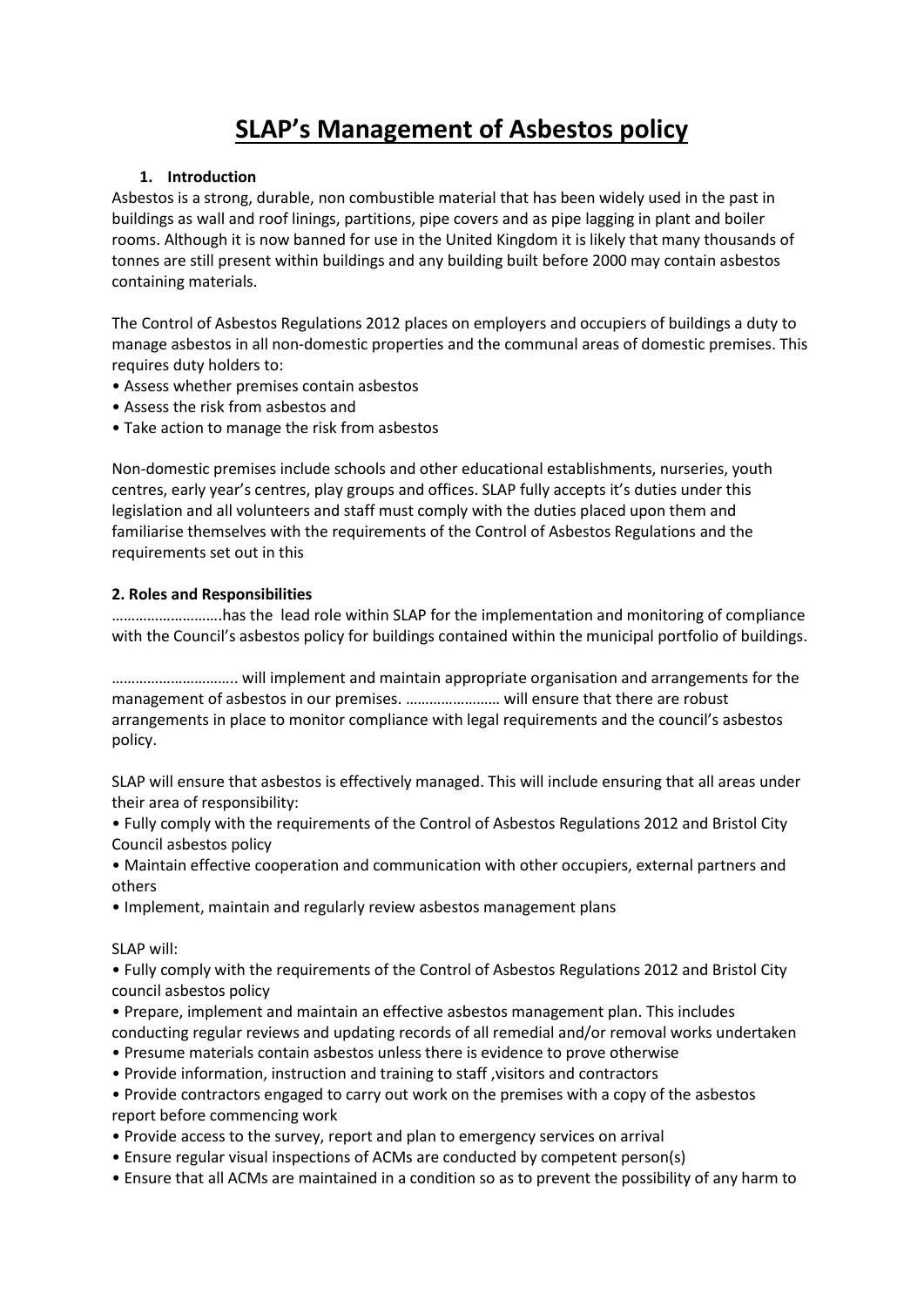health occurring

• Use licensed contractors when carrying out work on ACMs. Ensure notification to the HSE is completed for all notifiable works. All such work should be organised and supervised by CFM • Not allow work to commence on or nearby ACMs until an appropriate method statement is produced and permit to work implemented

Employee responsibilities will

• Fully co-operate with the asbestos management plan and associated arrangements in any building they are occupying or working in

• Immediately report all suspected damage

## **3. The Duty to Manage**

The duty to manage asbestos is contained in Regulation 4 of the Control of Asbestos Regulations 2012. It requires the person who has the duty (the "dutyholder") to:

• Take reasonable steps to find out if there are materials containing asbestos in non-domestic premises and if so, its amount, where it is and what condition it is. Presume materials contain asbestos unless there is strong evidence that they do not

• Make, and keep up-to-date, a record of the location and condition of the asbestos containing materials - or materials which are presumed to contain asbestos

- Assess the risk of anyone being exposed to fibres from the materials identified
- Prepare a plan that sets out in detail how the risks from these materials will be managed
- Take the necessary steps to put the plan into action

• Periodically review and monitor the asbestos management plan and the arrangements to act on it so that the plan remains relevant and up-to-date

• Provide information on the location and condition of the materials to anyone who is liable to work on or disturb them. This includes in house staff/volunteers and external contractors

The duty holder is the person that has clear responsibility for the maintenance or repair of nondomestic premises. Within SLAP this will include Directors. In some cases this duty may be shared. All persons involved must cooperate with the duty holder to enable them to comply with the law.

The Regulations do not require the automatic removal of ACMs. If the material is in good condition and will not be disturbed then it does not pose a health risk and it is usually safer to leave it in place and manage it. If the material is damaged or is likely to be disturbed and it cannot be repaired or protected, it should be removed. Anybody undertaking any sort of work on ACM's must be competent adequately trained and must use safe working methods. Licensed contractors must be used for most work with asbestos.

#### **4. Risks from Asbestos**

The three most common types of asbestos are: Crocidolite (blue asbestos) Amosite (brown asbestos) Chrysotile (white asbestos)

All types are classified as Category 1 Carcinogens.

Serious, often fatal, disease can be caused when asbestos fibres are released from materials, become airborne and are inhaled. These are responsible for around 4000 deaths a year. The four main diseases caused by asbestos are mesothelioma, lung cancer, asbestosis and diffuse pleural thickening. Dutyholders must ensure that, as far as is reasonably practicable, no persons are exposed to risks to their health due to the exposure of any ACM that may present within the premises.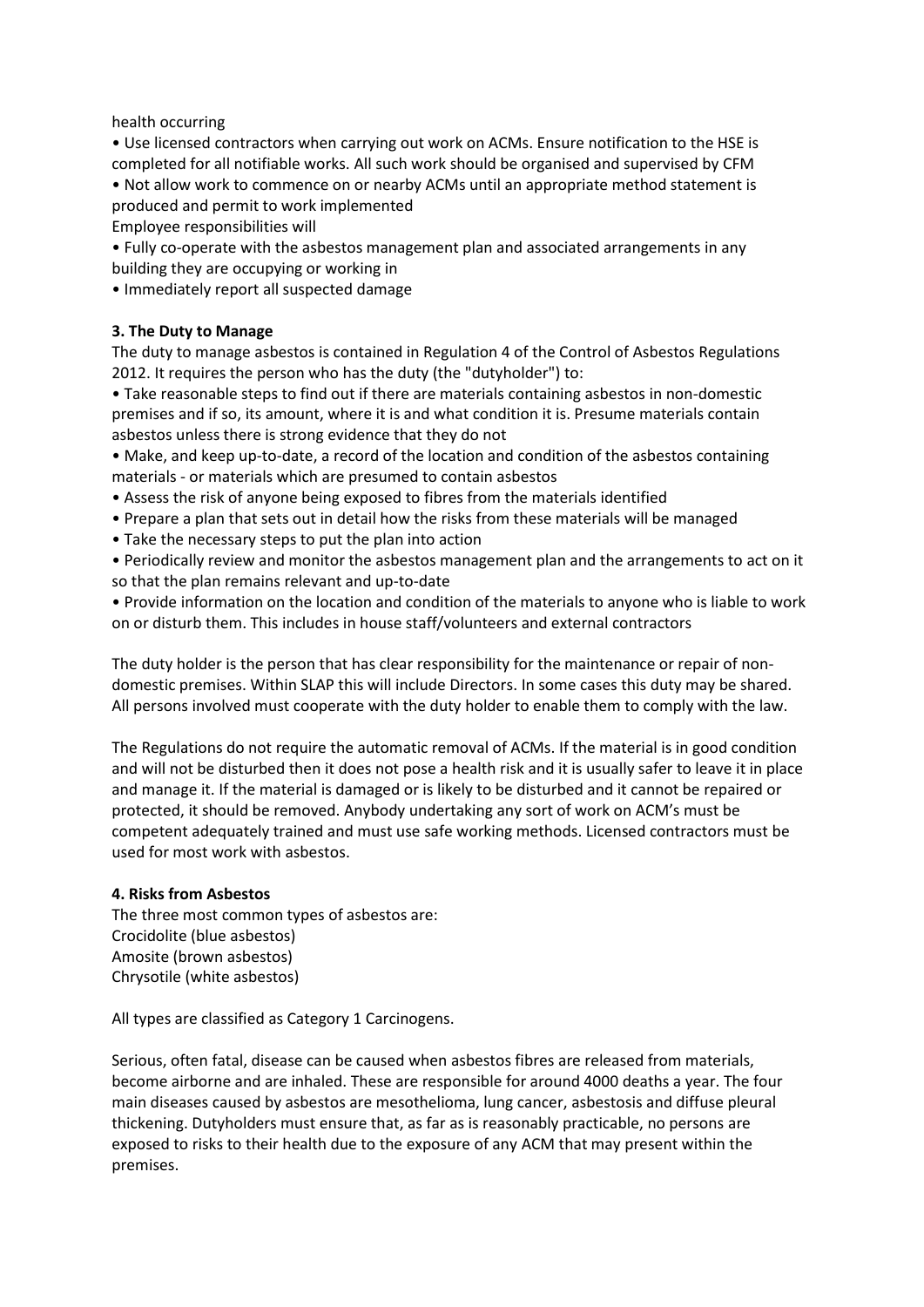## **5. The Asbestos Management Plan**

The person named as responsible for the premises will be responsible for, hold and manage the plan which must be held on site. The asbestos management plan will include the following: Asbestos survey

All premises must be surveyed by suitably qualified persons to determine the likely locations of asbestos containing materials (ACMs). The asbestos survey will identify:

- The location of any asbestos-containing materials in the building
- The type of asbestos they contain
- The condition these materials are in

It is important to ensure that all areas of the premises are included in the survey, including annexe buildings. If any areas /rooms are not included in the survey report due to 'no access' at the time the survey was conducted, a resurvey should be organised. Areas that are not accessible or have 'no access' must be treated as presumed containing asbestos containing material.

#### **Asbestos risk register**

The asbestos risk register is a key component of the plan on how any asbestos found, or presumed to be, in the building is managed. It must contain current information about the presence and condition of any asbestos in the building. The asbestos risk register will therefore need to be updated on a regular basis (at least once a year). This includes making:

• Regular inspections to check the current condition of asbestos materials .These include an annual visual inspection by an external competent person and quarterly/termly recorded inspections by local nominated persons

- Deletions to the register when any asbestos is removed
- Additions to the register when new areas are surveyed and asbestos is located
- Changes to the register (at any time asbestos containing materials are found to have deteriorated)
- Records of air tests, certificates of removal etc

The risk register can be kept as a paper or electronic record but most important is that this is kept up to date and easily accessible. Paper copies may be easier to pass on to visiting maintenance workers/contractors, who must be shown the asbestos register before they start work to inform them of the location and condition of any asbestos

#### **Evidence of training, information and instruction given to employees and contractors**

Employers have a legal duty to provide information, instruction and training to any of their employees who are likely to be exposed to asbestos as part of their work.

The three main types are:

- Asbestos awareness training
- Training for non-licensable asbestos work
- Training for licensable asbestos work

All staff with responsibility for asbestos management must be trained and competent to undertake the tasks required of them. The mechanisms for passing information about the location and condition of ACMs to those who need it should be recorded. All staff should be notified at induction and during regular updates of the location of asbestos containing materials and the emergency procedure. All contractors undertaking any work must be shown the asbestos survey, register and plan before they are allowed to commence work.

#### **Formal Visual Inspections**

A programme of recorded visual inspections of retained ACMs must be completed. The schedule of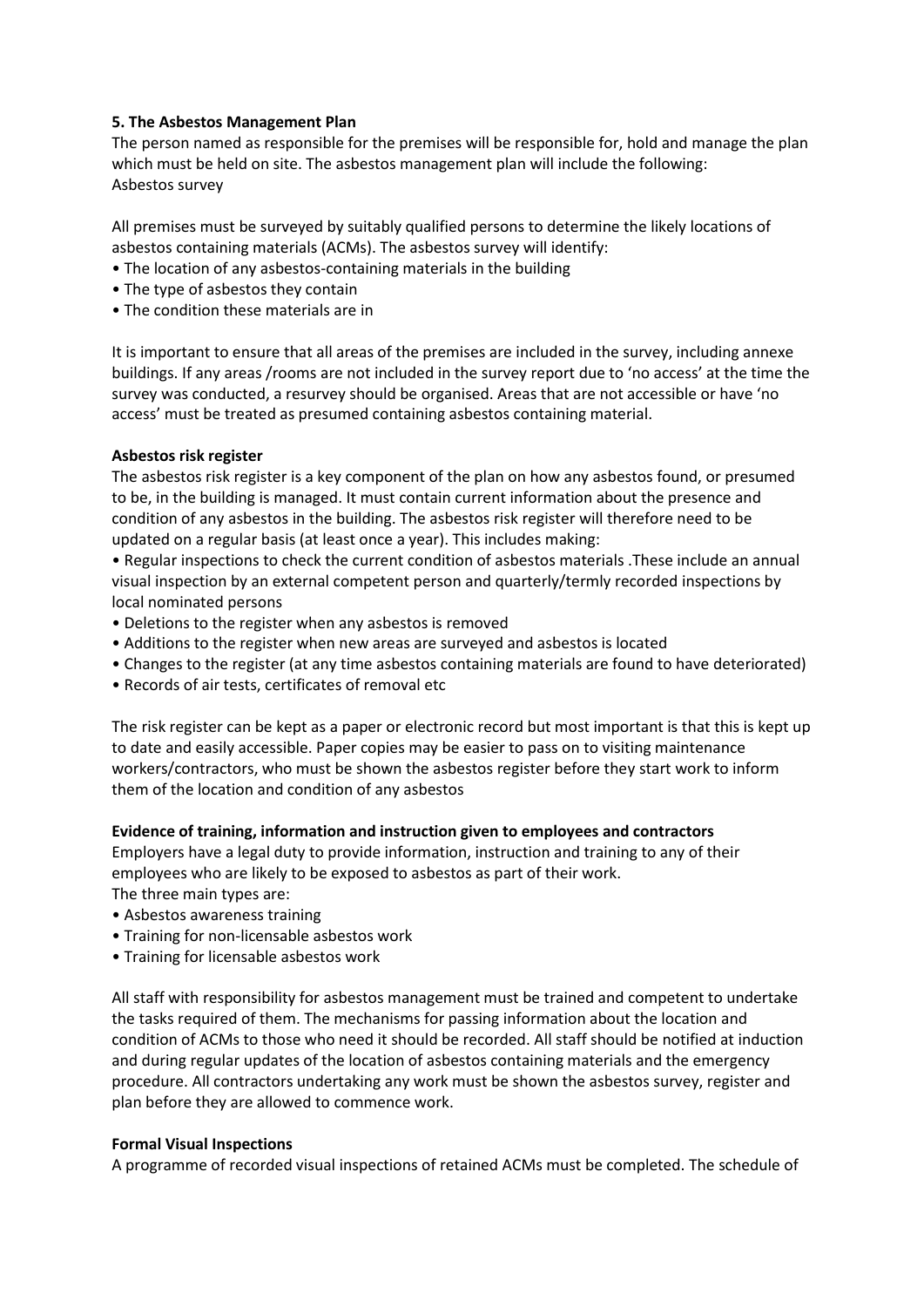formal inspection of ACMs is normally every 12 months unless more frequent where indicated by risk assessments/surveyor's advice The person(s) undertaking this task must be 'competent' to undertake the role and achieved a level of P401 or P402 certification. Records of the annual visual inspection should be sent to the CFM service desk. In addition to the annual external competent inspection, duty holders must ensure that quarterly/termly inspections are conducted by nominated staff. Staff/volunteers designated to undertake this task must be competent and have attended relevant asbestos awareness training

### **Plan review**

The plan must be reviewed by the named person on an annual basis. This should critically review the effectiveness of the current plan in preventing exposure, raising awareness, controlling the risks to maintenance workers/ contractors and highlighting the need for remedial action. Issues which may affect the management of the plan include changes to the organisational structure and/or staff, resources, updates to policies and procedures and changes in building use/occupancy/refurbishment plans.

## **6. Working with Asbestos and Refurbishment/Demolition Works**

All works undertaken involving ACMs must be carried out within the requirements of the Control of Asbestos Regulations 2012. Guidance from the Health and Safety Executive can be found at: [http://www.hse.gov.uk/asbestos/.](http://www.hse.gov.uk/asbestos/)

Duty Holders must advise all contractors of ACM's and 'no access' areas as a matter of course and either show or give a copy of the report to the contractor prior to commencing any work. All contractors undertaking any work will be required to sign that they have reviewed the asbestos survey, register and plan before they are allowed to commence work. The majority of work involving such materials will be subject to a permit to work system to ensure all necessary precautions are taken and licensed contractors carry out the work. This includes work on or near ACMS. Work will not take place until an appropriate method statement and permit to work is in place and where required HSE notification is completed.

SLAP should be contacted prior to any works on or near ACMs taking place and provided with a copy of the contractor's method statement and risk assessments. Where any construction works involving an upgrade, refurbishment or demolition are commissioned a refurbishment or demolition survey will be required to locate and describe, as far as is reasonably practicable, all ACMs in the area where the work will take place. This will be undertaken in accordance with the requirements of the Health and Safety Executive guidance HSG264.

Asbestos will form an integral part of the specification and contract documentation for major works and the lead responsibility for asbestos will be with the contract project manager or consultant and be covered under the Construction Design Management Regulations (CDM). However the local responsible person will need to be fully involved with the process and undertake a watching brief over the overall activity on the site. All work should be stopped immediately if an ACM is disturbed or damaged and the emergency procedure followed.

The asbestos management plan and register must be updated following completion of asbestos related works.

#### **7. Emergency Procedures**

In the event of any member of staff/volunteer or contractor inadvertently damaging a material thought to contain asbestos or discovering damaged/deteriorated asbestos, the following procedure will apply: